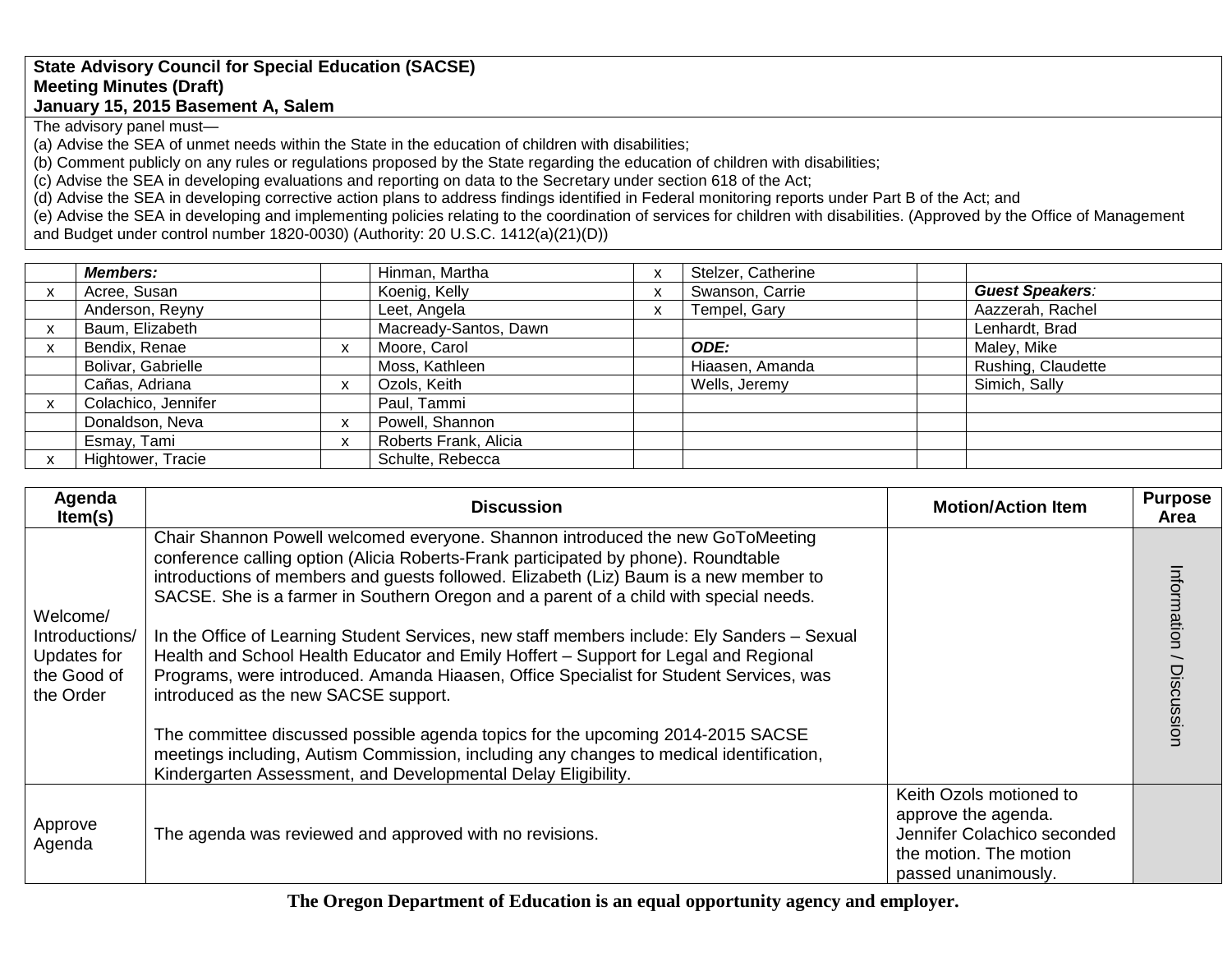| September<br><b>Minutes</b> | The September meeting minutes were reviewed and approved with no revisions.                                                                                                                                                                                                                                                                                                                                                                                                                                                                                                                                                                                                                                                                                                                                                                                                                                                                                                                                                                                                                                                                                                                                                                                                                                                                                                                                                                                                                                                                             | Keith Ozols motioned to<br>approve the September<br>meeting minutes. Catherine<br>Stelzer seconded the motion.<br>The motion passed<br>unanimously. |                                                                     |
|-----------------------------|---------------------------------------------------------------------------------------------------------------------------------------------------------------------------------------------------------------------------------------------------------------------------------------------------------------------------------------------------------------------------------------------------------------------------------------------------------------------------------------------------------------------------------------------------------------------------------------------------------------------------------------------------------------------------------------------------------------------------------------------------------------------------------------------------------------------------------------------------------------------------------------------------------------------------------------------------------------------------------------------------------------------------------------------------------------------------------------------------------------------------------------------------------------------------------------------------------------------------------------------------------------------------------------------------------------------------------------------------------------------------------------------------------------------------------------------------------------------------------------------------------------------------------------------------------|-----------------------------------------------------------------------------------------------------------------------------------------------------|---------------------------------------------------------------------|
| <b>FACT</b>                 | Noelle Sisk, a program coordinator for Family and Community Together (FACT), discussed<br>FACT and its' supports. FACT is Oregon's Parent Training and Information Center.<br>FACT supports multiple programs:<br>Parent Training and Information Center (PTI)<br>$\bullet$<br>Family Advocacy Network (FAN)<br>$\bullet$<br>Parent to Parent of Oregon (P2P)<br>$\bullet$<br>FACT Family Network: peer driven support.<br>FACT is an ODE partner (training material and tools in multiple languages) that advocates with<br>special education families. Engaging parents statistically increases how well students do in<br>school. At the request of Noelle, Jeremy Wells discussed the Parent Survey that all parents are<br>given that provides data included on the Report Card. The survey frequency has also been<br>increased to every 2 years for school age, and every 3 years for EI/ECSE (it was previously<br>every 6 years). FACT does an IFSP to IEP Kindergarten training session. Information about<br>FACT is distributed to all districts and Special Education Programs and provides classified staff<br>training, in-service trainings on their processes and they provide one page plans as a parent<br>engagement tool. Training modules from FACT are at: www.factoregon.org.                                                                                                                                                                                                                                                   | The FACT powerpoint will be<br>e-mailed out to the committee<br>by Jeremy.                                                                          | ⋗<br>Advise on unmet needs within the<br>State                      |
| Smarter<br>Balance          | Rachel Aazzerah and Brad Lenhardt discussed Smarter Balance and Accessibility Guidelines.<br>2014-2015 is the first year for Smarter Balance Assessments (SBAC). Teachers are<br>encouraged to have kids do the practice tests to ensure an adequate understanding of the test<br>design. Practice tests include the available tools, like a pop-up glossary in multiple languages,<br>calculator, text size, languages, masking, etc. Being familiar with the test is also recommended<br>to increase advocating for special education needs and to help customize the tests case by<br>case. The tutorial demonstrates how to use the tools and work with the items.<br>An adult "scribe" can assist a student. The English Language Arts (ELA) assessment is only<br>available in English, but for Math there are multiple languages. The glossary tool is available in<br>multiple languages. Universal internet and Wi-Fi is a concern throughout Oregon. Finding on-<br>line practice time may be a challenge.<br>Terminology for the accessibilities on state assessments: Allowable Resources = universal<br>tools. Designated Supports = identified by teachers or students for what tools.<br>Accommodations = Accessibility Supports = IEPS / 504s.<br>The Test Information Distribution Guide (TIDE) has been updated to include all of the<br>accessibility supports and custom settings necessary to accommodate students based on their<br>needs and testing requirements. The District Testing Coordinator, School Testing Coordinator, |                                                                                                                                                     | $\blacktriangleright$<br>Advise on unmet needs wit<br>hin the State |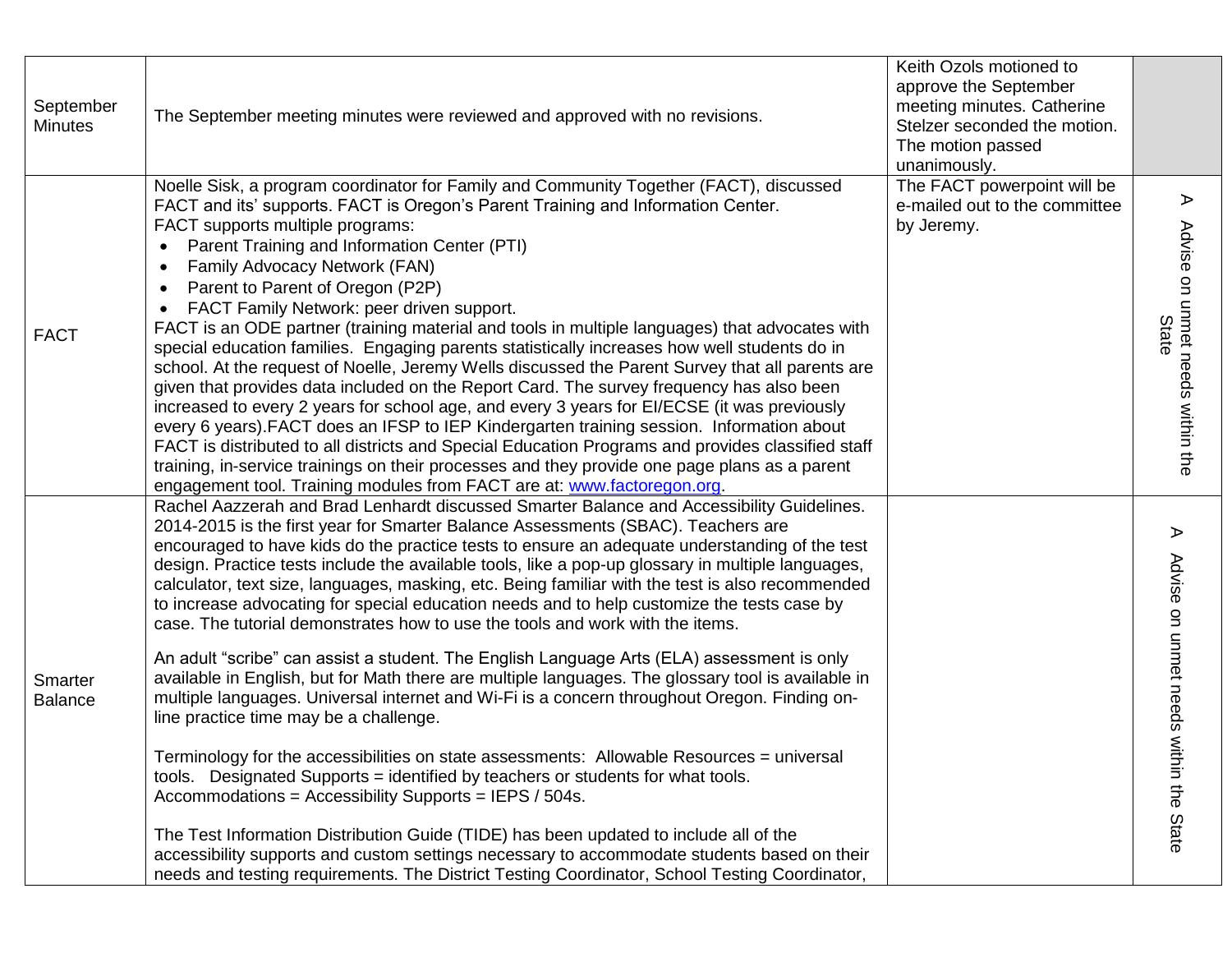|                                  | and Testing Administrator have access to the TIDE settings.                                                                                                                                                                                                                                                                                                                                                                                                                                                                                                                                                                                                                                                                                                                                                                                                                                                                                                                                                                                                                                                                                                                                                                                                                                                                                                                                                                                                                                                                                                                                                                                                                                                                                                                                                                                                                                                                                                                                                                                                                               |                                                     |
|----------------------------------|-------------------------------------------------------------------------------------------------------------------------------------------------------------------------------------------------------------------------------------------------------------------------------------------------------------------------------------------------------------------------------------------------------------------------------------------------------------------------------------------------------------------------------------------------------------------------------------------------------------------------------------------------------------------------------------------------------------------------------------------------------------------------------------------------------------------------------------------------------------------------------------------------------------------------------------------------------------------------------------------------------------------------------------------------------------------------------------------------------------------------------------------------------------------------------------------------------------------------------------------------------------------------------------------------------------------------------------------------------------------------------------------------------------------------------------------------------------------------------------------------------------------------------------------------------------------------------------------------------------------------------------------------------------------------------------------------------------------------------------------------------------------------------------------------------------------------------------------------------------------------------------------------------------------------------------------------------------------------------------------------------------------------------------------------------------------------------------------|-----------------------------------------------------|
|                                  | SACSE advised removing the "Approve All" button on TIDE due to concerns over students not<br>having their supports in place, which isn't an option for this current year. If an error was made<br>the student will have a re-try option. SBAC information can be found in the 2014-2015 Test<br>Administrators Manual, located at: http://www.ode.state.or.us/search/page/?=486. This manual<br>is used for both Smarter Balance testing and the Extended Assessment.                                                                                                                                                                                                                                                                                                                                                                                                                                                                                                                                                                                                                                                                                                                                                                                                                                                                                                                                                                                                                                                                                                                                                                                                                                                                                                                                                                                                                                                                                                                                                                                                                     |                                                     |
| Extended<br>Assessment<br>Update | Brad Lenhardt talked about Extended Assessment. The Extended Assessment is an alternate<br>assessment based on Alternate Achievement Standards. The IEP team decides who<br>participates in the Extended Assessment and which assessments will be included. 1% of the<br>students who are found proficient can count towards the state annual measurable objective<br>Using any unapproved accommodation in the accessibility manual invalidates the student's<br>tests for reporting purposes.<br>Testing Windows 2014-2015:<br>• February 18, 2015 - Assessment window: assessment materials are available one week<br>prior to the assessment window.<br>February 19, 2015 to 5PM May 8, 2015 - Data Entry for grades 3-8 and 11. Performance<br>scores are available July 10, 2015.<br>February 19, 2015 to 5PM April 25, 2015 – Grade 12 retake window. Performance scores<br>are available May 22, 2015.<br>The "New" Extended Assessment in ELA and Math will be tied to a vertical scale in grades 3-8,<br>with students completing at least 20 questions.<br>Changes:<br>Content includes ELA, Math, and Science. ELA and Math are linked to Common Core<br>Standards. Science is linked to the current Oregon Science Standards and the Next<br>Generation Science Standards. Will count for participation and performance if 20 items are<br>answered. The students' Level of Independence will not be assessed this year but training is<br>still happening on how to proctor (Qualified Trainers and Qualified Assessors) the assessment.<br>This year's assessment requires students to participate on questions with all three difficulty<br>levels (vertical scaling). 2015-2016 will include a Level of Independence. Students will take a<br>placement test that will determine which form is most appropriate. The placement test (15<br>questions). The amount of overall testing, including placement testing, would be similar to<br>previous years. The testing window with not likely be extended to accommodate the placement<br>test and level of independence. | m<br>Advise on developing and implementing policies |
| Lunch &<br>Public<br>Comment     | There was no Public Comment.                                                                                                                                                                                                                                                                                                                                                                                                                                                                                                                                                                                                                                                                                                                                                                                                                                                                                                                                                                                                                                                                                                                                                                                                                                                                                                                                                                                                                                                                                                                                                                                                                                                                                                                                                                                                                                                                                                                                                                                                                                                              |                                                     |

**The Oregon Department of Education is an equal opportunity agency and employer.**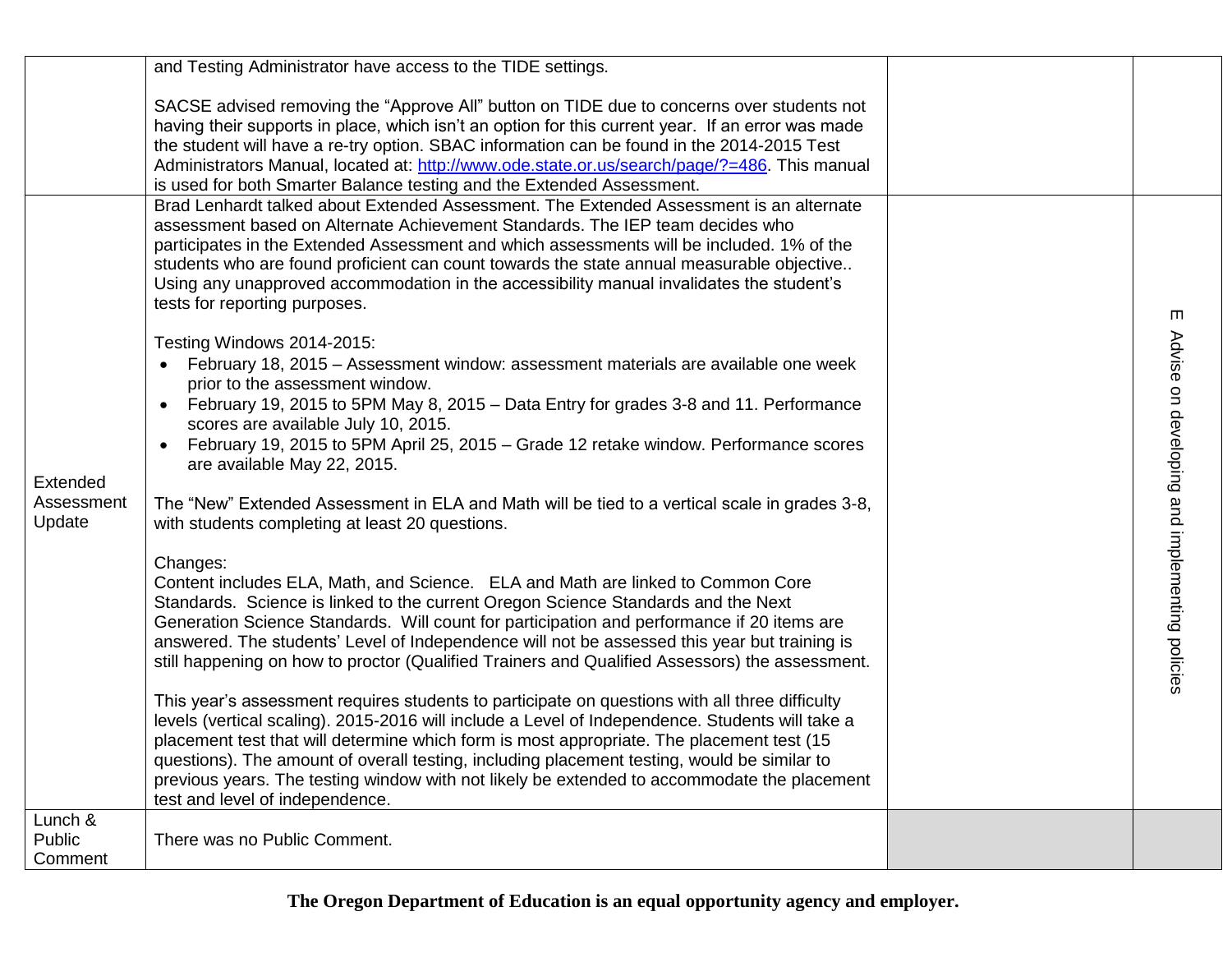| Instructional<br>Time | Carrie Swanson, representative to the Dispute Resolution Committee (DRT), offered some<br>insight on the proposed changes to OAR 581-022-1620, Instructional Time, because she<br>attended the DRT meeting 1/14/15. A third reading for the changes is scheduled for January 22,<br>2015.                                                                                                                                                                                                                                             | Jeremy will forward concerns<br>about section 5 part 2 to<br>Emily Nazarov. | Ε                                                         |
|-----------------------|---------------------------------------------------------------------------------------------------------------------------------------------------------------------------------------------------------------------------------------------------------------------------------------------------------------------------------------------------------------------------------------------------------------------------------------------------------------------------------------------------------------------------------------|-----------------------------------------------------------------------------|-----------------------------------------------------------|
|                       | There was a lot of discussion of what counts for instructional time. If students are receiving<br>instruction, by a registered teacher, the time counts towards the required instruction time. If<br>someone is from the district, the hours count towards the requirement; things like retail job<br>experience would not count towards the hours because there is no educational assistance.<br>Virtual instruction counts towards instructional time, only if there is a teacher "on the ready", not<br>just parental supervision. |                                                                             | Public comment on rule proposal                           |
|                       | There will be a 3 year phase in period. Districts want evidence that students are meeting the<br>instructional time requirement. If 90% of the district meets the requirement, then the district has<br>met its instructional hours obligation.                                                                                                                                                                                                                                                                                       |                                                                             |                                                           |
|                       | Most of what is being changed is just clarification about what is already expected.                                                                                                                                                                                                                                                                                                                                                                                                                                                   |                                                                             |                                                           |
|                       | Revisions are attempting to clarify current expectations to the rule. The new rule would combine<br>k-8. 60 hours of recess is included. Transition programs may not fall in the k-12 requirements.                                                                                                                                                                                                                                                                                                                                   |                                                                             |                                                           |
|                       | SACSE has the opportunity to provide input to the state board regarding instructional time.                                                                                                                                                                                                                                                                                                                                                                                                                                           |                                                                             |                                                           |
| Extended<br>Diploma   | Sally Simich, Education Specialist at ODE, updated the committee on the Extended Diploma<br>changes. As of July 2013, there was a house bill to remove some barriers for students using<br>extended diploma. 51-57 students received the Extended Diploma last year.                                                                                                                                                                                                                                                                  |                                                                             |                                                           |
|                       | Districts are to provide information about the Extended Diploma annually. The information can<br>be written somewhere or in documents, like in the IEPs or permanent file.                                                                                                                                                                                                                                                                                                                                                            |                                                                             | E Advise on<br>developing and<br>implementing<br>policies |
|                       | Information including a FAQ about Extended Diploma is available at:<br>http://www.ode.state.or.us/search/page/?id=2047.                                                                                                                                                                                                                                                                                                                                                                                                               |                                                                             |                                                           |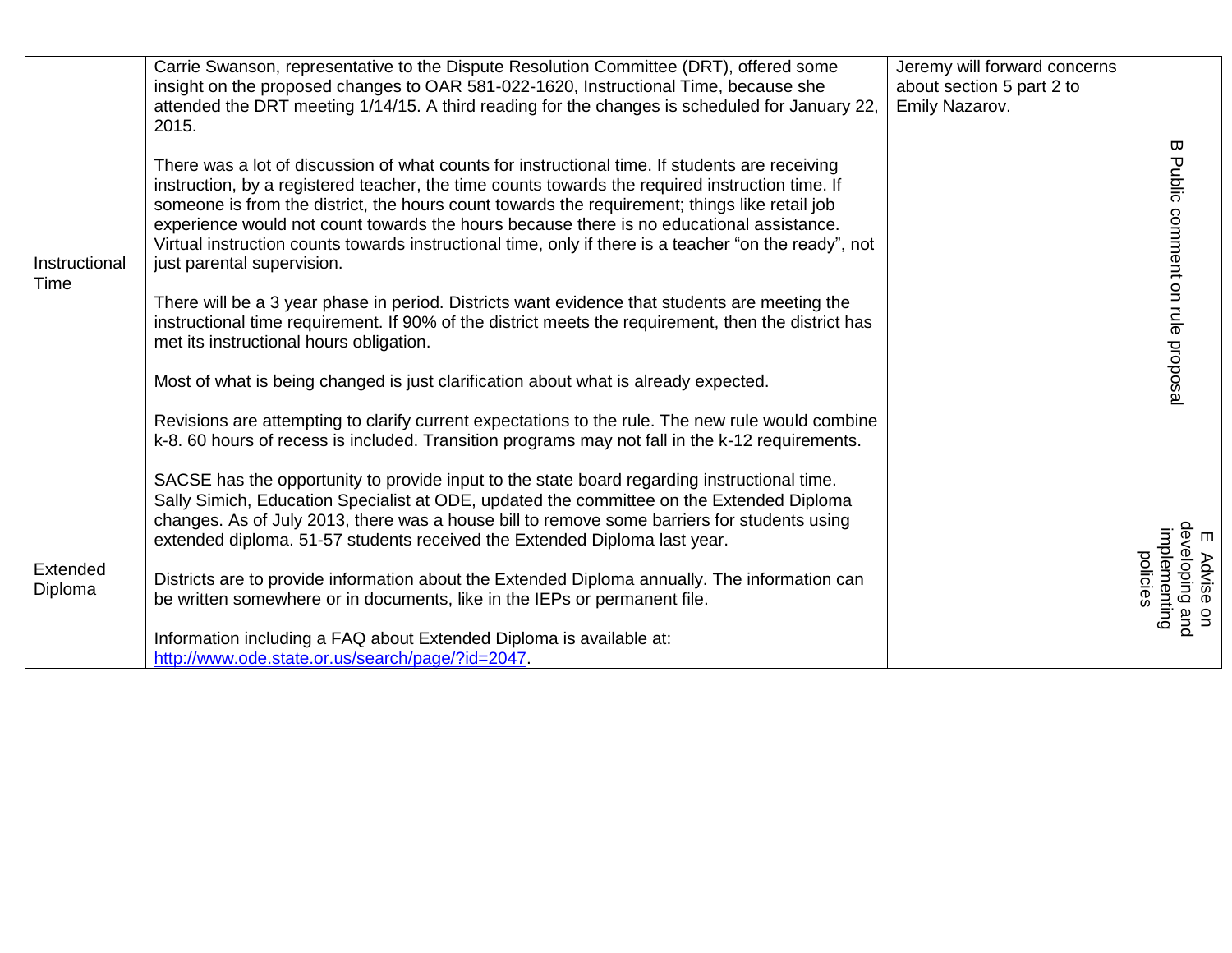| <b>Dispute</b>                    | Claudette Rushing, Education Specialist at ODE, provided information regarding dispute<br>resolution. There are specific rules for Dispute Resolution under IDEA. Noncompliance has a<br>year to be fixed.<br>In four years, no funds have been withheld due to finding a district out of compliance. Only<br>complaints that meet the requirements under OAR 581.015.2030 are required to be<br>investigated.                                                                                                                                                                                                                                                                                          | Jeremy was asked to e-mail<br>out a powerpoint from<br>Claudette with the percentage<br>of allegations that are found<br>to be true. |                                           |
|-----------------------------------|---------------------------------------------------------------------------------------------------------------------------------------------------------------------------------------------------------------------------------------------------------------------------------------------------------------------------------------------------------------------------------------------------------------------------------------------------------------------------------------------------------------------------------------------------------------------------------------------------------------------------------------------------------------------------------------------------------|--------------------------------------------------------------------------------------------------------------------------------------|-------------------------------------------|
|                                   | Dispute Resolution professionals investigate complaints in different ways, including interviewing<br>and only investigating what is in the complaint. ODE looks at what is in writing and looks into<br>the process, remaining neutral, while investigating only what is alleged. ODE is very transparent<br>and upfront. Some states will investigate everything while out in the field, even if it's not part of<br>the actual complaint.                                                                                                                                                                                                                                                             |                                                                                                                                      | <b>Advisory</b>                           |
| <b>Resolutions</b>                | Under IDEA, we only have jurisdiction related to the IDEA regulations. Non IDEA needs to go<br>through the district.                                                                                                                                                                                                                                                                                                                                                                                                                                                                                                                                                                                    |                                                                                                                                      |                                           |
|                                   | In regards to the handout of four cases, in the case about a charter school, why wasn't the<br>district asked to step in? The district wasn't part of the discussion.                                                                                                                                                                                                                                                                                                                                                                                                                                                                                                                                   |                                                                                                                                      |                                           |
|                                   | Courts have changed to say that Students have rights under the ADA and 504 as well as the<br>IDEA rights and individual preferences will be taken into account. There is a concern that Title II<br>(Title II of the Americans with Disabilities Act, regarding specific regulatory requirements for<br>effective communication) will have deeper implications in the future. No other circuits (a region<br>of the country; Oregon is the ninth circuit) have had Title II come up, so far, but it is expected to<br>come up in the future. There's federal guidance about Title II available. See:<br>http://www2.ed.gov/about/offices/list/ocr/letters/colleague-effective-communication-201411.pdf. |                                                                                                                                      |                                           |
|                                   | Mike Maley, the State Wide Employment First Coordinator for Human Services, and Mitch<br>Kruska of ODE shared an update on Employment First.                                                                                                                                                                                                                                                                                                                                                                                                                                                                                                                                                            | <b>Employment First documents</b><br>will be sent to Jeremy to<br>distribute to the committee.                                       | $\blacktriangleright$                     |
| Employment<br><b>First Update</b> | Employment First is a policy that relates to individuals with intellectual and developmental<br>disabilities in terms of employment. Executive order 1304 relates to Employment First, focusing<br>on addressing employment. The impact is that the Department of Education and the<br>Department of Human Services are partners in achieving the required outcomes of Employment<br>First. It's been recognized that a lot of the services pushed by the executive order are really<br>beneficial to all students on an IEP.                                                                                                                                                                           |                                                                                                                                      | Advise on unm<br>tate<br>ቧ $\overline{a}$ |
|                                   | The working relationship, communication, and planning between the Department of Education<br>and Department of Human Services is better than it has ever been before. The success of two<br>committees working together fluidly for a common cause has opened the door for other<br>agencies with similar interests to work together and share the responsibilities of common goals,<br>blending the resources to create a unified group. The impact of multiple agencies conveying a                                                                                                                                                                                                                   |                                                                                                                                      | needs                                     |

**The Oregon Department of Education is an equal opportunity agency and employer.**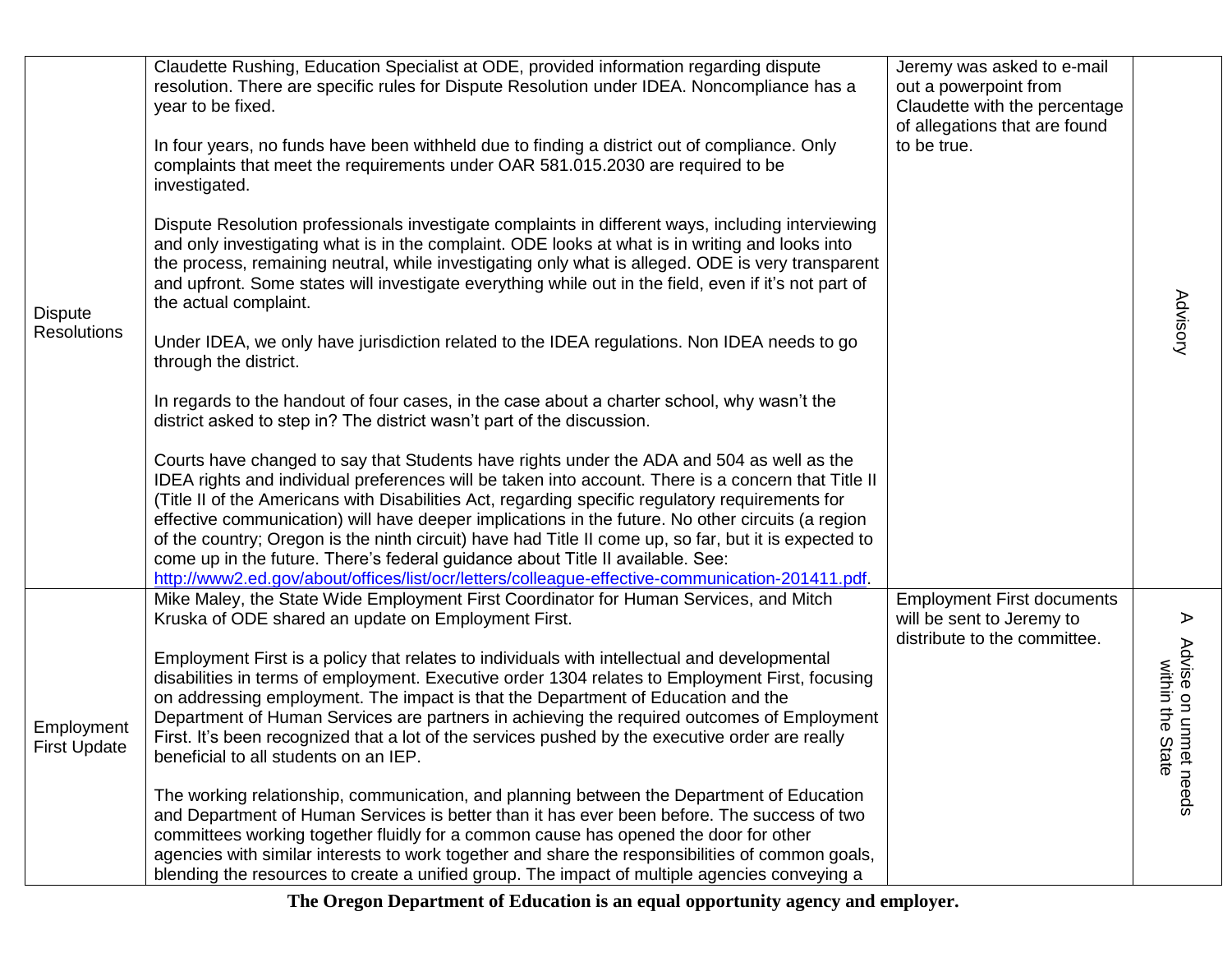|                                                                    | common ownership has been incredible.                                                                                                                                                                                                                                                                                                                                                                                                                                                                                                                                                                                                                                                                                                                                                                                                                                                                                                                                                                                                                                                                                                                                           |                                                                                                                                                                                                     |  |
|--------------------------------------------------------------------|---------------------------------------------------------------------------------------------------------------------------------------------------------------------------------------------------------------------------------------------------------------------------------------------------------------------------------------------------------------------------------------------------------------------------------------------------------------------------------------------------------------------------------------------------------------------------------------------------------------------------------------------------------------------------------------------------------------------------------------------------------------------------------------------------------------------------------------------------------------------------------------------------------------------------------------------------------------------------------------------------------------------------------------------------------------------------------------------------------------------------------------------------------------------------------|-----------------------------------------------------------------------------------------------------------------------------------------------------------------------------------------------------|--|
|                                                                    | Two important parts are creating a seamless transition, and creating employment talk at<br>younger ages. People need to start looking towards the future sooner. Parents and students<br>need to believe their children can have a future with employment. There is a lot of myth busting.                                                                                                                                                                                                                                                                                                                                                                                                                                                                                                                                                                                                                                                                                                                                                                                                                                                                                      |                                                                                                                                                                                                     |  |
|                                                                    | There are now part time transition network facilitators round the state. Their job is to create and<br>foster communications about what are barriers and how to get over those barriers. ODE hired a<br>transition liaison.                                                                                                                                                                                                                                                                                                                                                                                                                                                                                                                                                                                                                                                                                                                                                                                                                                                                                                                                                     |                                                                                                                                                                                                     |  |
|                                                                    | Current work:<br>Workforce Innovation and Opportunities Act (WIOA): vocational rehab centered, much was<br>$\bullet$<br>also related to transition services. New expectations and definitions. The goal is to get VR<br>working closer with ODE.<br>The Department of Human Services is to adopt integrated employment. This revision is<br>$\bullet$<br>going to include metrics for key strategies, including a school employment services.<br>Looking to increase partnerships. Increased information available through FACT. Increased<br>experiences and opportunities for students.<br>Legislative session is starting, and the Governor has submitted his budget. One Policy<br>$\bullet$<br>Option Package was accepted which includes a budget around Employment First<br>initiatives. One is for VR to hire additional specialized councilors (approximate 6 more).<br>Also a position to focus more on transition services, a liaison between all of the services.<br>There's a seamless transition pilot project that is targeting making sure that people are<br>$\bullet$<br>working together and what those tricks of the trade really are for working together. |                                                                                                                                                                                                     |  |
|                                                                    | Going around the state in regional forums to Special Education Directors, Managers of local DD<br>facilities, talking about expectations, etc. Things might not work the same all over the state.<br>Local leadership is crucial.                                                                                                                                                                                                                                                                                                                                                                                                                                                                                                                                                                                                                                                                                                                                                                                                                                                                                                                                               |                                                                                                                                                                                                     |  |
| Committee<br>Groups<br>Information<br>and SACSE<br><b>Business</b> | Chair Shannon Powell explained the purpose of each SACSE subcommittee and what<br>committees have unmet membership needs.<br>The Executive Committee is comprised of the Chair, Vice Chair, and Member at Large.<br>The Public Policy Committee learns the rules, laws, and public policies in relation to how<br>they affect special education. Chair Shannon Powell said that this is a good committee for<br>new members, to get them up to speed with current laws and legislature.<br>• The Membership Committee oversees new member applications, reference calls, and<br>general membership questions and information.<br>Members that are interested in joining the Membership or Public Policy committees should<br>share their interest with the respective committee chair person. Membership recruits should be<br>directed to Jeremy.<br>A discussion about conferencing options included:                                                                                                                                                                                                                                                                         | Conferencing options will be<br>explored before the next<br>meeting.<br>Jeremy was asked by the<br>committee to learn how the<br>Public Policy Committee can<br>be informed about current<br>bills. |  |
|                                                                    |                                                                                                                                                                                                                                                                                                                                                                                                                                                                                                                                                                                                                                                                                                                                                                                                                                                                                                                                                                                                                                                                                                                                                                                 |                                                                                                                                                                                                     |  |